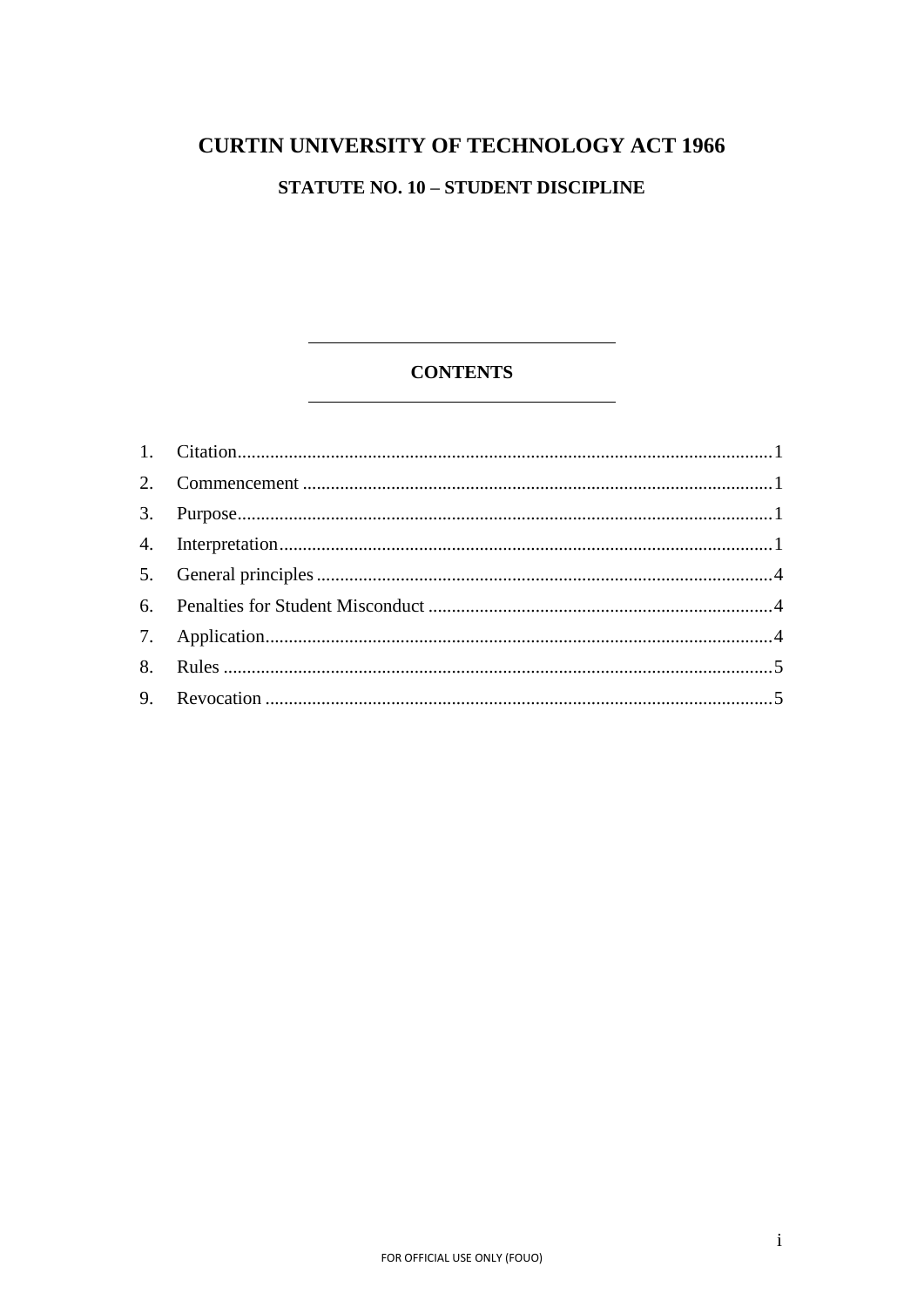# **CURTIN UNIVERSITY OF TECHNOLOGY ACT 1966**

## **STATUTE NO. 10 – STUDENT DISCIPLINE**

This Statute is made by the Council of the University under the powers conferred on it by section 34 of the *Curtin University of Technology Act 1966*.

#### <span id="page-1-0"></span>**1. Citation**

This Statute may be cited as *Statute No. 10 – Student Discipline*.

#### <span id="page-1-1"></span>**2. Commencement**

This Statute takes effect from the date that it is published in the *Government Gazette*.

#### <span id="page-1-2"></span>**3. Purpose**

The purpose of this Statute is to establish the framework for dealing with Student Misconduct.

#### <span id="page-1-3"></span>**4. Interpretation**

(1) In this Statute, unless the contrary intention appears:

**"Academic Misconduct"** means conduct by a Student, other than conduct constituting Academic Record Fraud or General Misconduct, that is dishonest or unfair in connection with any academic work, such as:

- (a) during any exam, test or other supervised assessment activity;
- (b) in relation to the preparation or presentation of any assessed item of work; or
- (c) in relation to the conduct of research or any other similar academic activity;

"**Academic Record**" means any document or other record containing information relating to a person's academic results, awards or achievements.

"**Academic Record Fraud**" means conduct by a Student, other than conduct constituting Academic Misconduct or General Misconduct, that is dishonest in connection with an Academic Record, such as:

(a) falsifying, or arranging the falsification of, an Academic Record;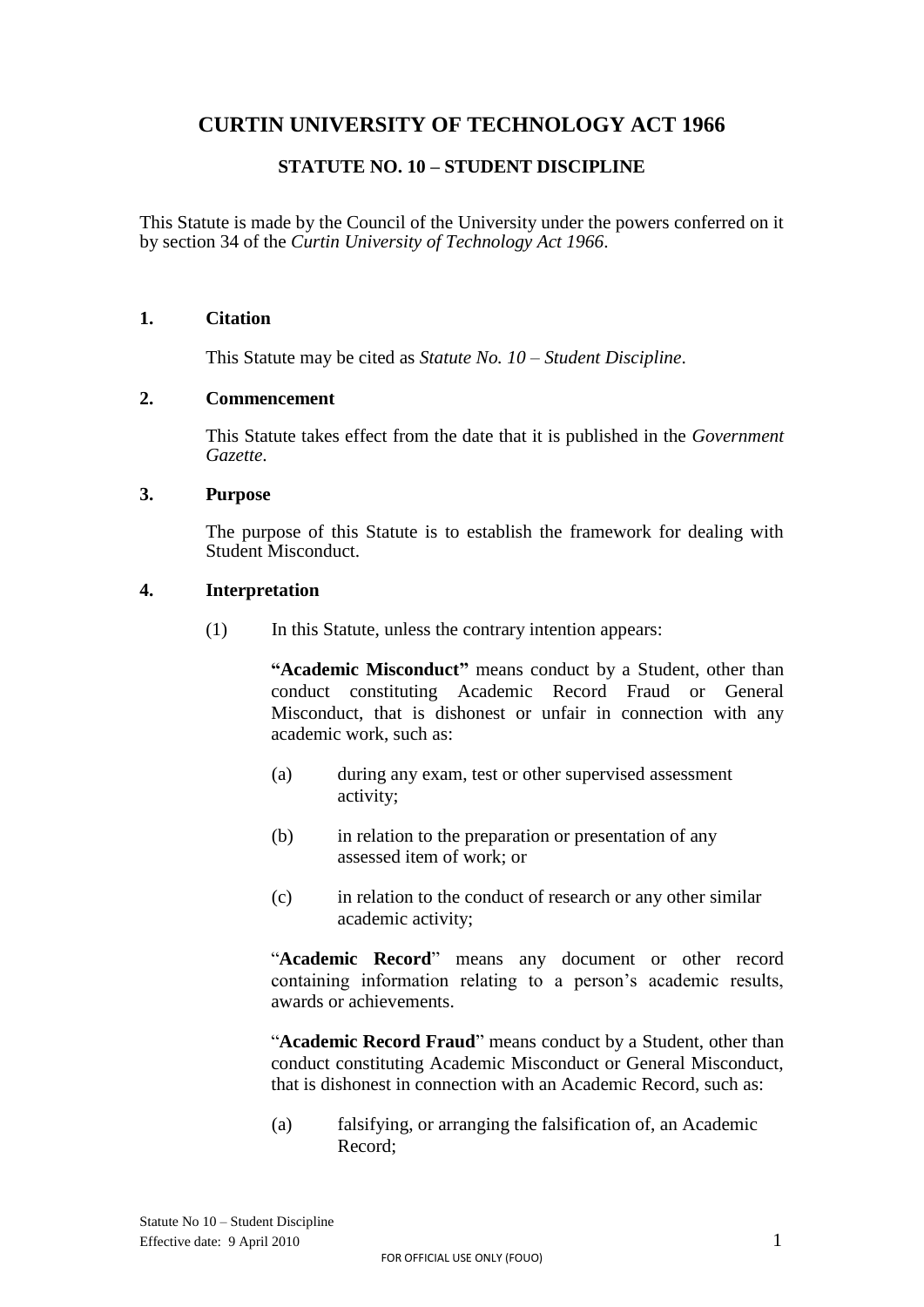- (b) giving false or misleading information in relation to an Academic Record; or
- (c) allowing a false or misleading Academic Record to be presented on behalf of the Student or another person;

**"Act"** means the *Curtin University of Technology Act 1966*;

**"General Misconduct"** means conduct by a Student, other than conduct constituting Academic Record Fraud or Academic Misconduct:

(a) which contravenes any written law of the Commonwealth of Australia, a State or Territory of Australia or any other country, and where the written law relates to an activity associated with the Student being a Student of the University;

> *Note: a breach of a University Statute, by-law or rule would be a contravention of a written law for these purposes.*

- (b) which contravenes the provisions of the Act or any Statute, rule or by-law, or University policy or procedure;
- (c) which contravenes any lawful direction by a member of the staff of the University;
- (d) which infringes the reasonable freedom of other persons to:
	- (i) pursue their study, research, duties or other lawful activities on premises owned or controlled by the University, or elsewhere while engaged in an activity under the auspices of the University; or
	- (ii) participate in the life of the University; or
- (e) which is otherwise detrimental to the proper conduct of the University or the University's reputation;

**"Previous Statute No. 10"** means *Statute No. 10 Student Disciplinary Statute*, published in the Government Gazette on 4 April 1975;

#### **"Student"** means:

- (a) an enrolled student as defined in section 4(1) of the Act;
- (b) a person who is admitted to a course conducted by the University (including a person who is on leave, or absent without leave, from that course) – until that person has withdrawn from, or is no longer admitted to, that course or until that person: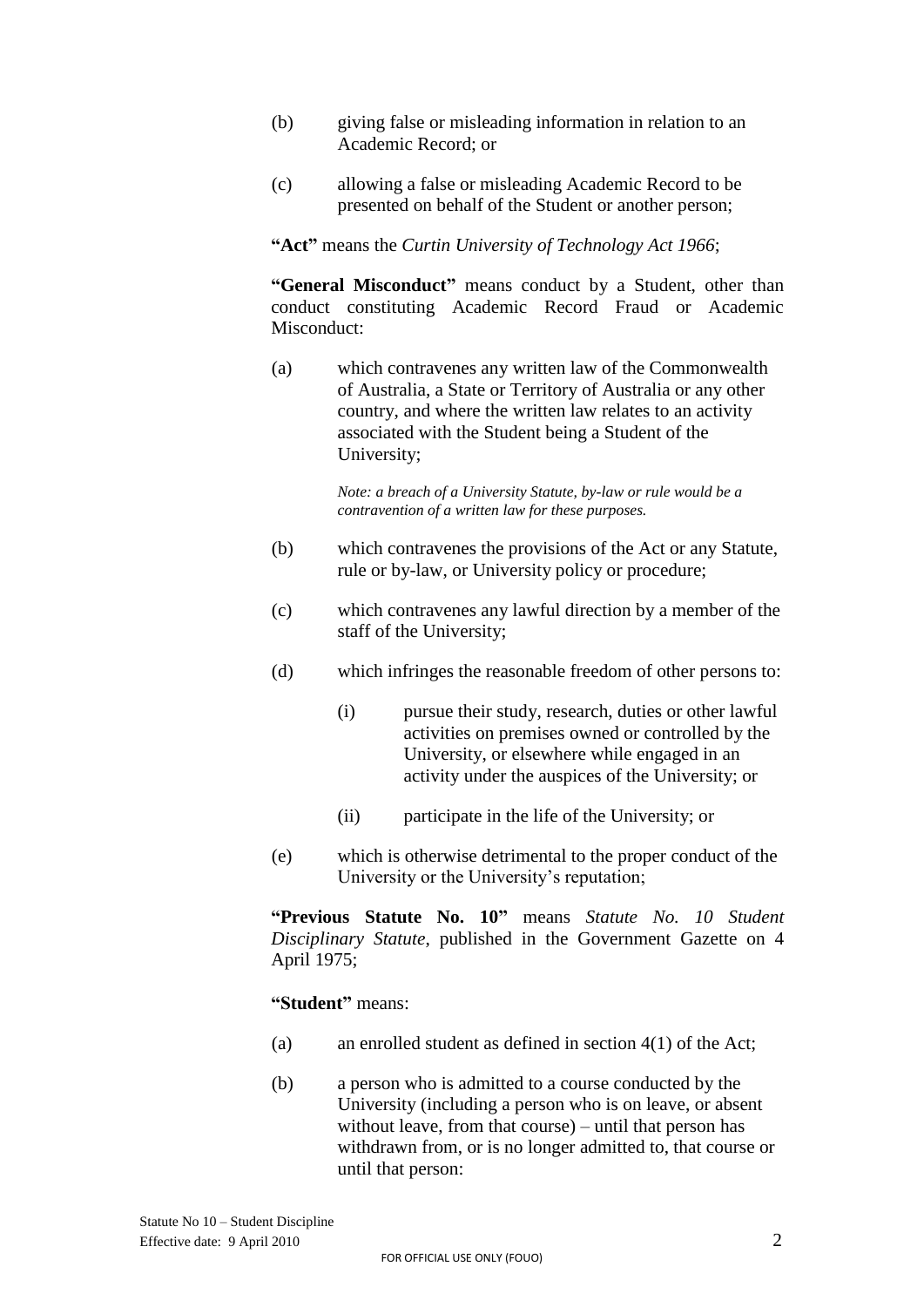- (i) has been conferred his or her award for that course; or
- (ii) completes any activity relating to graduation from the course,

whichever is the later; or

(c) a person who is enrolled in a unit – until that person is given the final results for that unit; and

**"Student Misconduct"** means conduct by a Student that is:

- (a) Academic Record Fraud;
- (b) Academic Misconduct; or
- (c) General Misconduct.
- (2) In particular, without limiting the effect of the definition of General Misconduct in section 4(1), each of the following is General Misconduct:
	- (a) obstructing or disrupting any teaching, study, research or examination;
	- (b) obstructing or deterring, or attempting to obstruct or deter, any member of staff in his or her performance of University functions;
	- (c) obstructing or disrupting any official meeting, proceeding, ceremony or activity, conducted under the auspices of the University;
	- (d) interfering with the freedom of movement or the freedom of expression of any member of the University staff, any other Student or any person lawfully on the University's premises or in any place where an activity is being conducted under the auspices of the University;
	- (e) unlawfully discriminating against any person lawfully on the University's premises or elsewhere while engaged in any University activity;
	- (f) assaulting or attempting to assault any person in or upon the premises of the University or elsewhere while engaged in any University activity;
	- (g) being in any building or other location, to which access by the Student has been prohibited under any Statute, rule, bylaw, policy or procedure, or by a duly authorised member of staff of the University;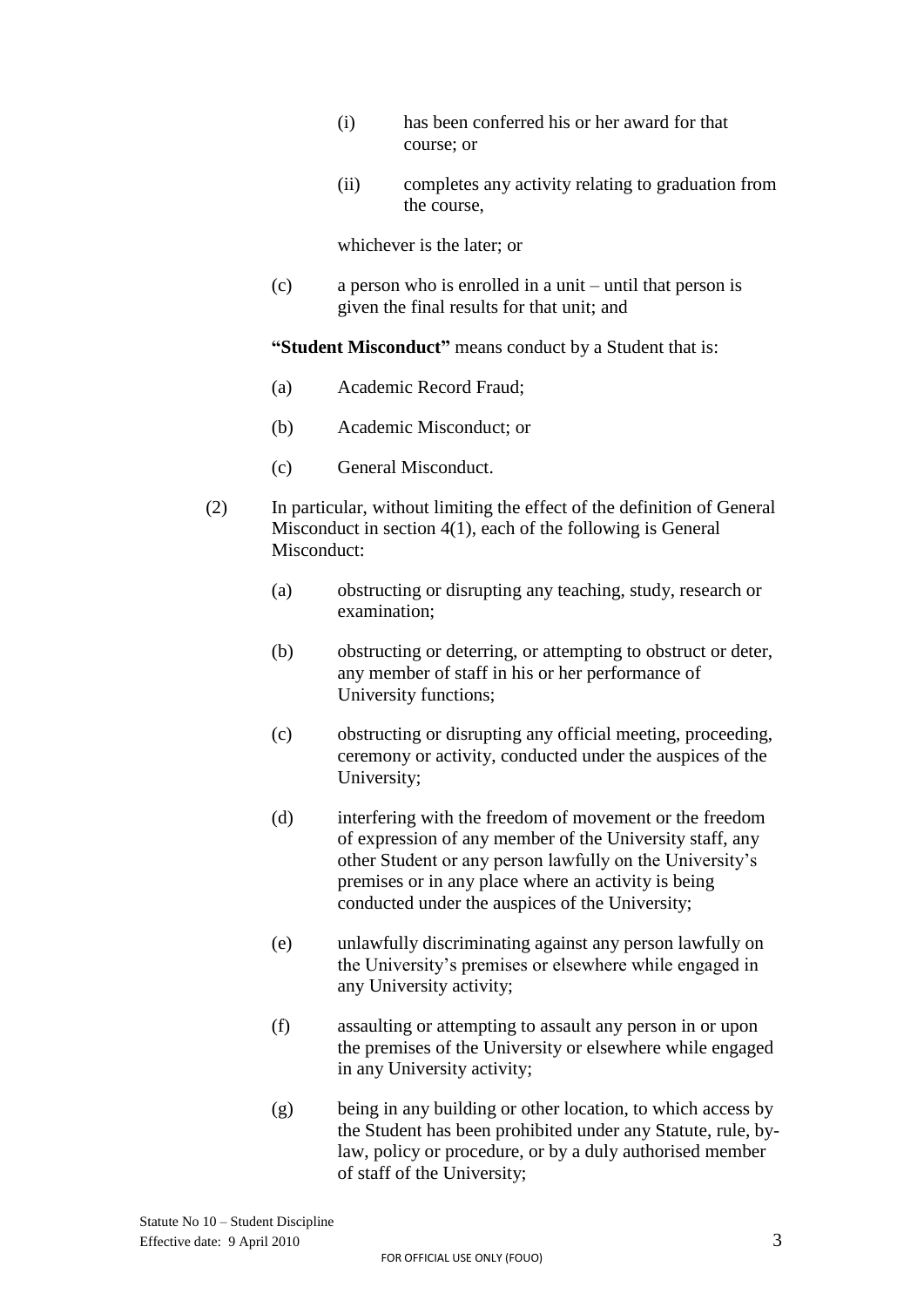- (h) damaging or wrongfully dealing with:
	- (i) any University property;
	- (ii) any property for which the University has responsibility; or
	- (iii) any property of any other person, within the University premises; and
- (i) inappropriate or prohibited use of University computing equipment, computer programs or computer networks.
- (3) An instance of Student Misconduct is a "disciplinary offence" within the meaning of that term in section 34(1c) of the Act.

## <span id="page-4-0"></span>**5. General principles**

- (1) A Student must be given the opportunity to respond to any allegation of Student Misconduct before a decision is made whether Student Misconduct has occurred.
- (2) A Student must have a right of appeal against any finding that Student Misconduct has occurred and any penalty that is imposed.
- (3) An appeal must be determined by a person or persons not involved in the original decision.

#### <span id="page-4-1"></span>**6. Penalties for Student Misconduct**

- (1) Penalties for Student Misconduct are to be as prescribed in rules made under this Statute and are to range from a formal warning to expulsion from the University.
- (2) In addition to any penalties imposed, a Student found guilty of Student Misconduct may be required to make restitution for any loss, damage or additional expenditure incurred by the University through his or her actions.

# <span id="page-4-2"></span>**7. Application**

This Statute applies:

- (a) to any instance of Student Misconduct which occurs on or after the commencement date of this Statute; or
- (b) to any instance of "misconduct" under Previous Statute No. 10 which occurred prior to the commencement date of this Statute and in respect of which disciplinary action has not commenced under Previous Statute No. 10.